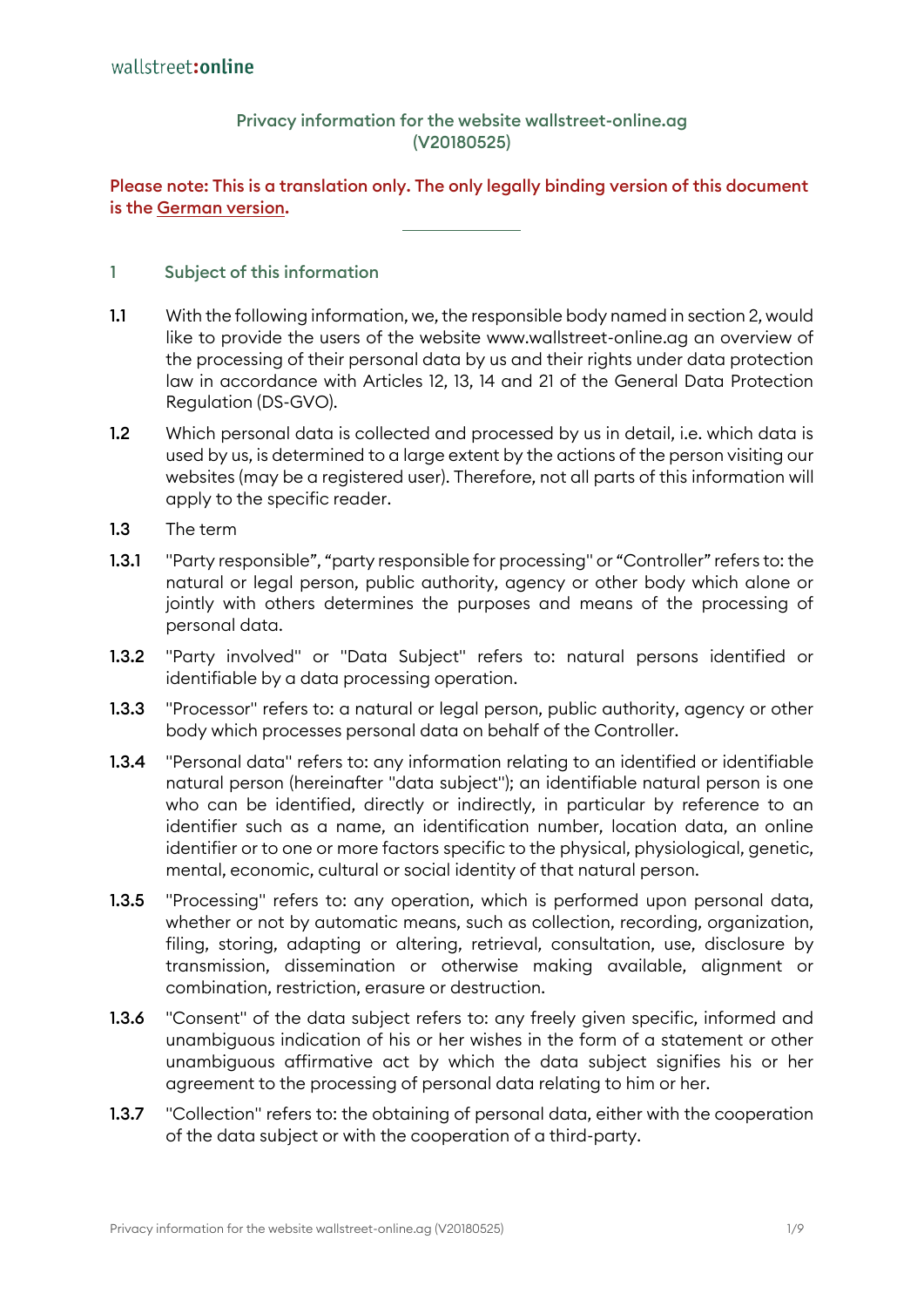# wallstreet: online

- 1.3.8 "Pseudonymization" refers to: the processing of personal data in such a way that the personal data can no longer be attributed to a specific data subject without the use of additional information, provided that such additional information is kept separately and is subject to technical and organizational measures which ensure that the personal data are not attributed to an identified or identifiable natural person.
- 1.3.9 "Profiling" refers to: any automated processing of personal data which consists in using such personal data to evaluate certain personal aspects relating to a natural person, in particular analyzing or predicting aspects relating to that natural person's performance at work, economic situation, health, personal preferences, interests, reliability, behavior, location or change of location.

#### 2 Who is responsible for data processing and whom can I contact?

The responsible party for data processing based on the use of the website is: Wallstreet:online AG Ritterstraße 11, 10969 Berlin

The contact details of the data protection officer appointed by us are: Wallstreet:online AG - The data protection officer - Ritterstraße 11, 10969 Berlin

#### 3 On what legal basis is my data processed?

- 3.1 In the course of using the website, we process users' personal data in accordance with the provisions of the EU General Data Protection Regulation (DS-GVO) and the German Federal Data Protection Act (BDSG-neu) for the fulfillment of contractual obligations or pre-contractual measures, on the basis of consent or in the context of a balancing of interests.
- **3.2** The website is an information and communication portal, so that the processing is materially based on the legal basis of weighing our legitimate interests or the legitimate interests of a third-party with the interests or fundamental rights and freedoms of the users of our website (Art. 6 para. 1 sentence 1 letter f DS-GVO).
- **3.3** We use content or service offers from third-party providers within our website on the basis of our legitimate interests (i.e. interest in the analysis, optimization and economic operation of our online offer within the meaning of Art. 6 (1) letter f DS-GVO) in order to integrate their content and services. This always requires that the third-party providers of this content perceive the IP address of the user, since without the IP address they could not send the content to their browser. The IP address is thus required for the display of this content. We strive to use only such content, whose respective providers use the IP address only for the delivery of the content. Third-party providers may also use so-called pixel tags (invisible graphics, also known as "web beacons") for statistical or marketing purposes. "Pixel tags" can be used to evaluate information such as visitor traffic on the pages of this website. The pseudonymous information may also be stored in cookies on the user's device and may contain, among other things, technical information about the browser and operating system, linked websites, time of visit,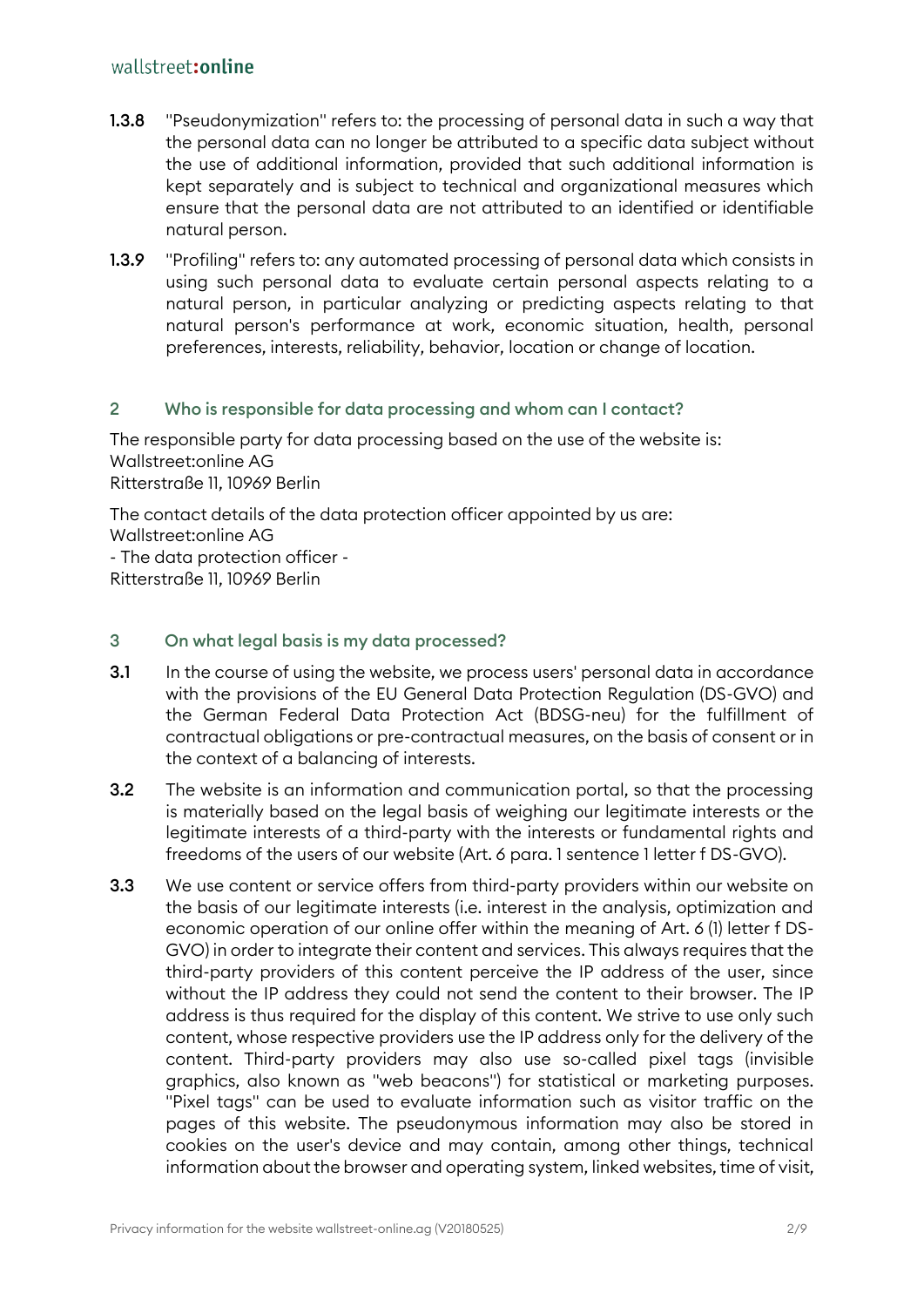and other information about the use of our online services, and such information may be connected to corresponding information gathered from other sources.

## 4 For what purpose is my data processed?

- 4.1 Log files
- 4.1.1 All computers and devices connected to the Internet are assigned an IP (Internet Protocol) address, usually in country-specific blocks. This can often be used to determine the country, state and location where the Internet connection is established. IP addresses must be used so that websites can be accessed on the Internet. Thus, website owners have access to the IP addresses of the users of their website.
- 4.1.2 In the case of purely informational use of our website, i.e. when users do not register or otherwise transmit information to us or enter into a contract with us, we may collect personally identifiable information in the form of the IP address. For technical reasons, users must use an IP address assigned to them by an access service when viewing our web pages. In principle, the following applies: the IP address is an individual "address" of a *device* (computer, smartphone, tablet) in a computer network. Exceptionally, an IP address could allow deducing the *person* and make him or her identifiable for us.
- 4.1.3 When our websites are simply called up by the program used by the visitor (user) to display Internet pages (the so-called "web browser" or "browser"), which the user has installed on the device used by him or her, the following information is transmitted to the web server used by us:
	- − IP address of the requesting device,
	- − Date and time of the call of our web pages,
	- − Information about the time difference between the requesting host and the web server,
	- − Content of the request or the file that was transferred to the user
	- − Access status (successful transmission, error etc.),
	- − Amount of data transferred in each case in bytes
	- − Website from which the user's access was made,
	- − Browser used by the user, the operating system, the interface, the language of the browser and the version of the browser software.
- 4.1.4 This information is stored by us on our web server in a so-called log file. This would allow us to at least indirectly establish a personal reference, i.e. by determining the owner of or the company owning the IP address via information from the access service providing the IP addresses. However, this is only possible if this access service is legally entitled to provide the information.
- 4.1.5 The aforementioned log files are processed by us for the following purposes:
	- − Ensuring a smooth connection to our website,
	- − Ensuring a comfortable use of our website,
	- − Evaluating the system security and stability of our website.
- 4.1.6 The legal basis for the collection is Art. 6 para. 1 sentence 1 f DS-GVO (Legitimate Interest of the Responsible Party). Our legitimate interest relates to the purposes listed above for the data collection. In no case do we use the collected data for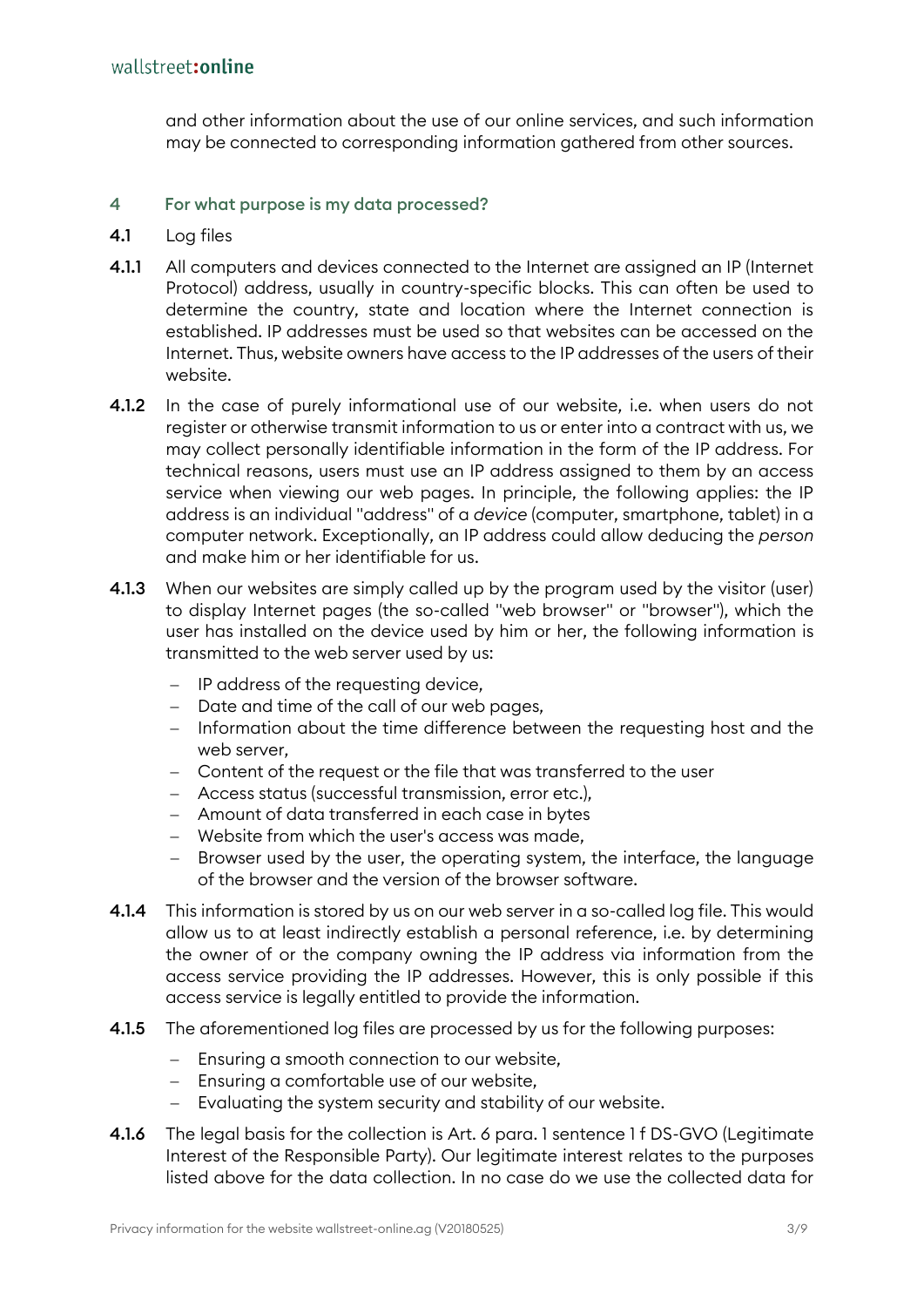the purpose of drawing conclusions about the person using our websites; except for cases of intended disruptions to the functionality of our website or cases of misuse of our services. Apart from these exceptions, no personal usage profiles are therefore created and the data is generally not passed on to third-parties.

- 4.1.7 To protect against attacks and to ensure proper operation, all accesses to our online offer are temporarily and access-protected on a security system (firewall) automatically analyzed for possible risks, using the full IP address.
- 4.1.8 We will only attempt to find out which person is behind an IP address in the event of illegal attacks or misuse of our services. Otherwise, this information remains hidden from us and we do not attempt to obtain the data of the owner of an IP address.
- 4.1.9 Log files are stored for a maximum of seven days. Excluded from this short storage period are log files that are necessary for further tracking of accesses related to attacks and malfunctions. In addition, we mask IP addresses or they are stored with a non-reversible hash value so that they are no longer personally identifiable.
- 4.2 Own cookies, third-party cookies
- 4.2.1 We use our own cookies when you visit our websites. Cookies are small text files that our web server sends to the device of the user of our websites and that are usually stored on the user devices' hard. They are not programs that can enter the user's system and cause damage. Although cookies can identify the user's device, cookies themselves do not store any personal data. Cookies do not cause any damage to the user's device and do not contain any viruses, "trojans" or other malware. Nevertheless, information is stored in a cookie that is related to the specific device used.
- 4.2.2 The basic purpose of cookies is to evaluate the content of the cookie when the website is called up again, i.e. to recognize the user and his or her previous actions. If the cookie is deleted, for example because the user has deleted it or because it has deleted itself, then such recognition or the tracking of a usage action is not possible and also no "reading" of the cookie. For example, we use a cookie to determine whether a login process has been aborted (for example, due to session expiration), so that the user may re-enter at the correct point when he or she returns. We also use a cookie for the "stay logged in" function. If the checkmark is set for "stay logged in", this is noted in the cookie.
- 4.2.3 So-called http-cookies (also "browser cookies") have a name and a corresponding value (content). These cookies are either deleted automatically when the browser is closed (so-called "transient" cookie) or have a programmed expiration date (socalled "persistent cookie"). We regularly use a session cookie, which receives a sequence of numbers as its value, the so-called session ID. A session ID makes it possible to assign several related requests of a user to this user, i.e. to his current "session", in order to make it easier for him to use the various areas of the websites. Our session cookies therefore support browser navigation. Session cookies are automatically deleted when the browser is closed. When the browser is closed, the session cookie is deleted, and when the expiration date expires, the "persistent" cookie is deleted.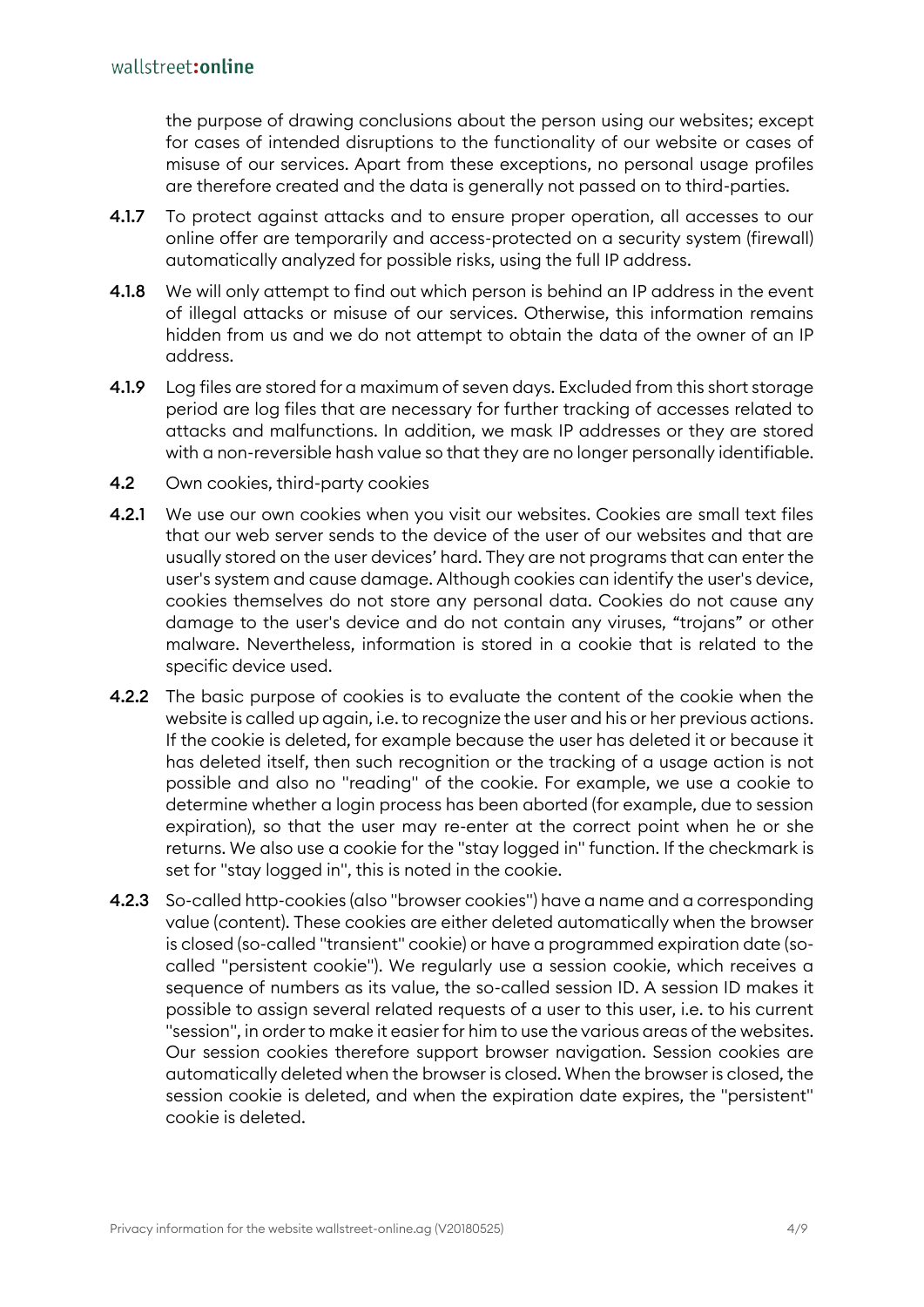# wallstreet: online

- 4.2.4 No personal identification: With our own cookies, we do not use any technology that links information through cookies with the user's personal data. Thus, neither the identity of the user nor, for example, the e-mail address can be determined.
- 4.2.5 The legal basis for the collection of cookie data is Art. 6 (1) sentence 1 f DS-GVO (Legitimate Interest of the Responsible Party). Our legitimate interest related to the purpose of the cookies outlined above.
- 4.2.6 The browser used by the user allows the management of cookies and website data by way of data protection via the "Privacy" or "Privacy & Security" setting or within the scope of the otherwise named security settings before a website is called up. The user can thus prevent cookies from being set and user activity (i.e. "surfing behavior") from being tracked via website data, which may extend across websites. Thus, cookies and website data of the accessed website can generally be accepted and retained until they are no longer valid or until they expire. Also, cookies and website data from third-party providers, whose codes or scripts are embedded on the visited website, may or may not be accepted. Or cookies and website data may always be rejected. For the most part, web browsers automatically accept cookies through default settings. It is therefore up to the user to decide whether and how to set this behavior of the browser according to own preferences. If cookies and website data are not accepted by browser settings, if activity tracking (website tracking) is turned off, or if "Java script" is not permitted, the websites accessed may not function in whole or in part.
- 4.2.7 Users can also delete cookies via the security settings of their browser in whole or in part at any time, for example after ending their online session. Then, when a session is restarted, no cookies or only those that have not been deleted will remain on the user's device. This means that the user's device cannot be "recognized" when a website is called up again.
- 4.2.8 External cookies (third-party cookies) are also used via our websites and the thirdparty services or third-party advertisements available herein and are stored on the user's device, unless the user prevents this through the settings of the web browser in use. These third-party providers can be companies that provide analysis tools or displayed advertisements, social networks, for example, if a like or share button is provided on the website. The legal basis for the use of thirdparty cookies is Art. 6 para. 1 sentence 1 letter f DS-GVO (legitimate interest of both us and a third-party). Our legitimate interest follows from the otherwise impossible integration of the services and functions of the service providers and advertisers, so that the financing through advertising of our service is not secured, as well as from the interests of the third-party service providers to obtain consideration for their service by creating effective and "personalized" advertising opportunities.
- 4.2.9 The user may also prevent the setting of third-party cookies in accordance with the provisions of 4.4.6 and 4.4.7.

## 5 Which categories of data are processed?

The kind of personal data processed and how it is used depends largely on the services used or agreed upon by and with a user or a registered user. Therefore, not all parts of the below information will apply to the data subject. Categories of data to be processed are or may be: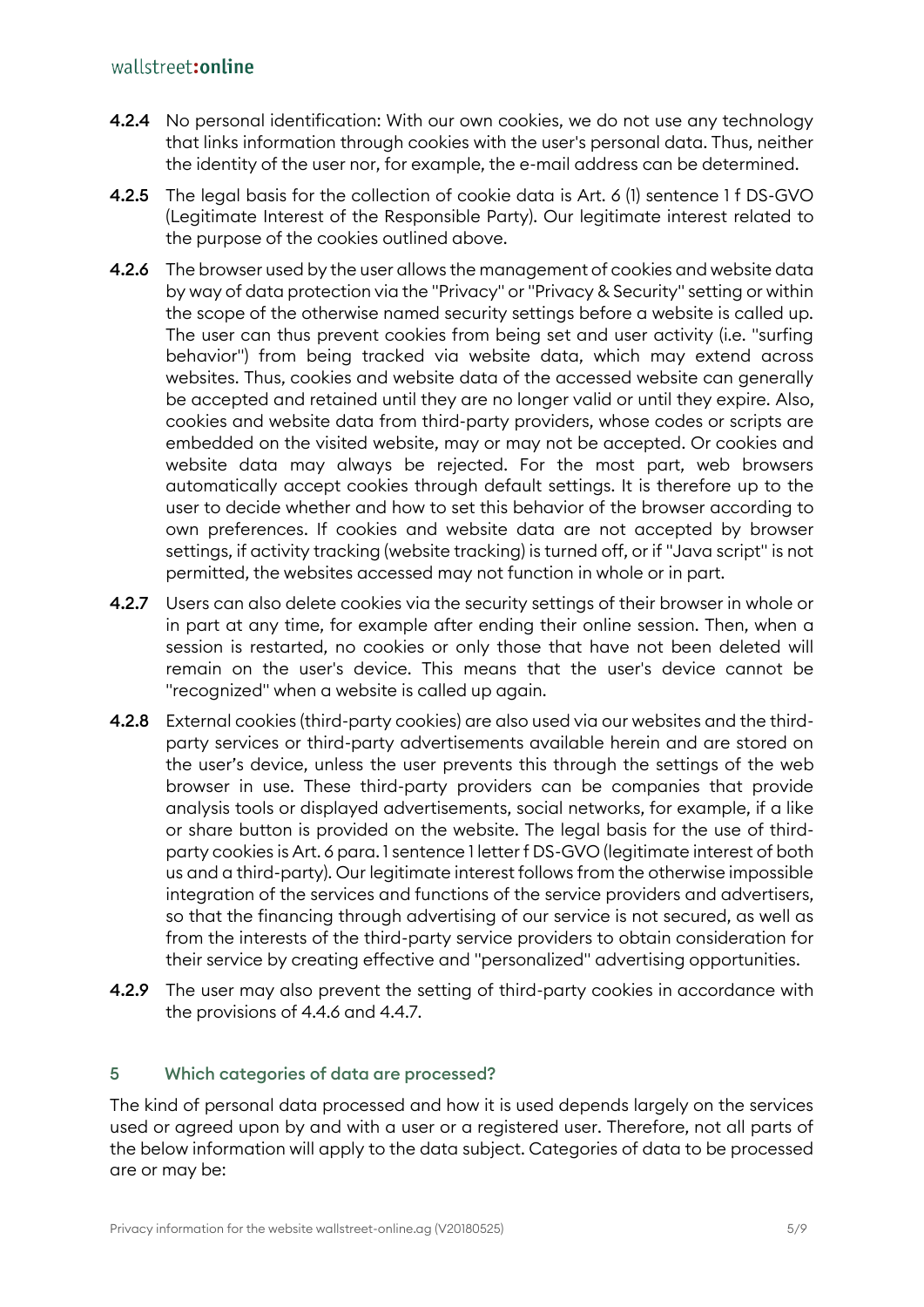− Electronic identification data, e.g.: IP addresses, cookies, log files.

## 6 What is the source of the data processed?

6.1 The processing of personal data, if any, that we collect from users in the course of providing the services of our website, we usually obtain with their cooperation, namely by the users using the website.

## 7 Who receives my data?

- 7.1 A transfer or transmission of the personal data of the data subject to third-parties for cases other than those described in this document only takes place if:
	- the data subject has given his or her expressed consent in accordance with Art. 6 (1) sentence 1 letter a DS-GVO,
	- − the disclosure is necessary for the assertion, exercise or defense of legal claims pursuant to Art. 6 (1) sentence 1 letter f DS-GVO and there is no reason to assume that the data subject has an overriding interest worthy of protection in the non-disclosure of his or her data,
	- − there is a legal obligation for the disclosure pursuant to Art. 6 (1) sentence 1 letter c DS-GVO, and
	- − this disclosure is legally permissible and necessary for the processing of contractual relationships with the data subject pursuant to Art. 6 (1) sentence 1 letter b DS-GVO.
- 7.2 Within our company, access to the data of the data subject is granted to those persons who need it to fulfill our contractual and legal obligations. Contract processors, service providers and agents (subcontractors) used by us as well as advertising partners may also receive data for these purposes if they comply with our instructions under data protection law.
- 7.3 Recipients may also be public bodies in the event of a legal or official obligation.
- 7.4 We use processors in particular for our web analytics services, server hosting services, and for shredding files and sending our newsletters.

## 8 Will my data be transferred to a third country?

- 8.1 Our data processing is carried out on servers located in Germany.
- 8.2 There is generally no intention to transfer personal data to a third country (a country outside the European Union or the European Economic Area).
- 8.3 A data transfer to a third country only takes place if an adequacy decision of the European Commission is available or if we have suitable guarantees including binding internal data protection regulations. We will then refer to the appropriate or adequate safeguards and indicate how to obtain a copy of the data or where they are available.
- 8.4 We are permitted to transfer data to a third country if the statutory exceptional conditions are met, in particular if the data subject has given his or her expressed consent to do so or if the transfer is necessary for the performance of a contract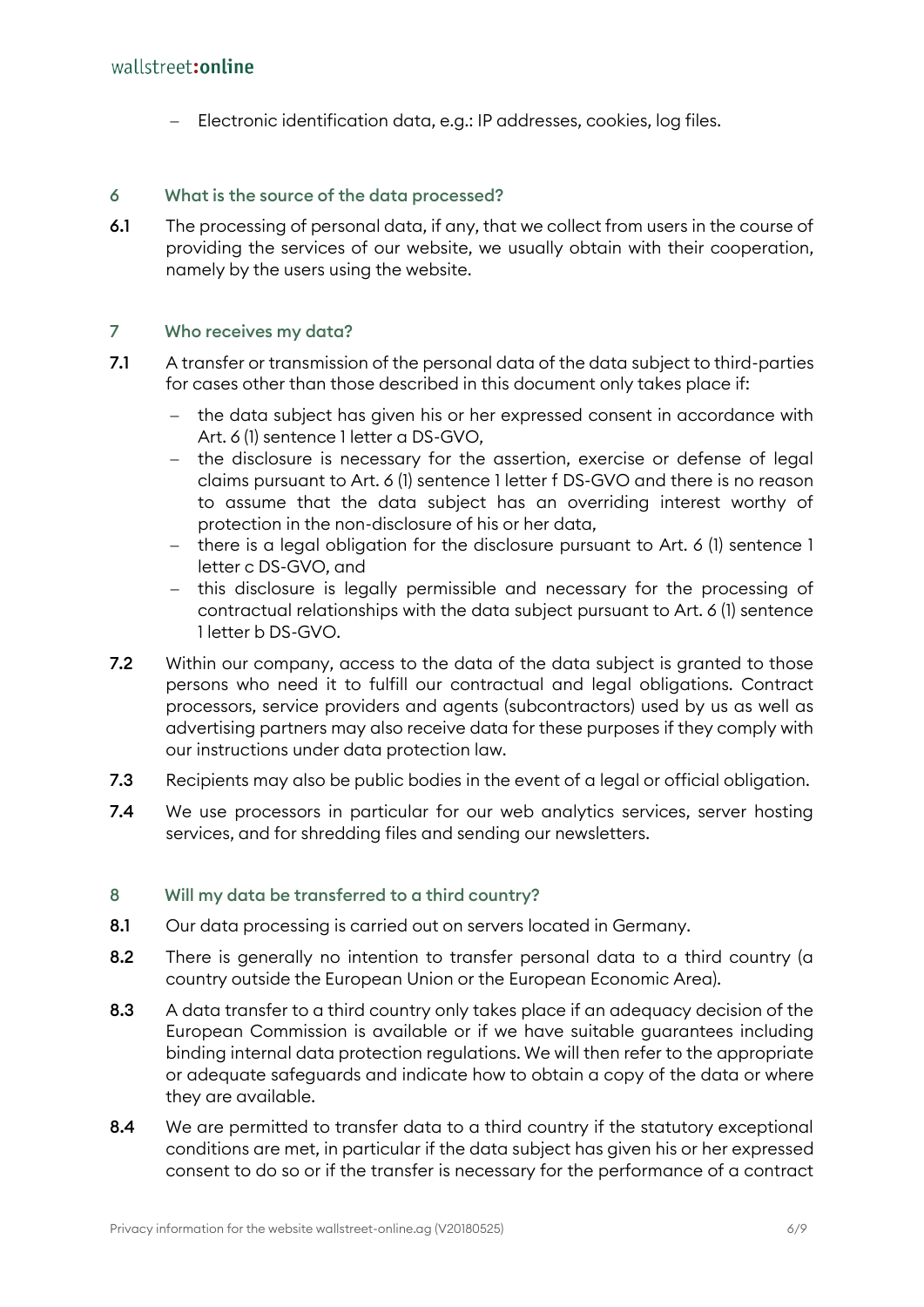between the data subject and us or for the performance of pre-contractual measures at the request of the data subject or if the transfer is necessary for the conclusion or performance of a contract concluded in the interest of the data subject by us with another natural or legal person.

#### 9 How long will my data be stored?

- 9.1 In the provisions of this data protection information, we have already provided information at various points on the storage period or the criteria for determining this period. We store the personal data collected by us for as long as is necessary for our purposes or the data subject has consented to storage beyond this period in accordance with the provisions of the General Data Protection Regulation.
- 9.2 The personal data collected for the purposes of a contract shall also be stored until the expiry of the statutory retention obligations arising for our activities. Thereafter, they will be deleted unless processing is still necessary for the fulfillment of a legal obligation to which we are subject.
- 9.3 The retention and documentation obligations under tax and commercial law that come into consideration provide for a retention obligation of six or ten years for the commercial documents specified in Sections 238 and 257 of the German Commercial Code. Corresponding provisions are contained in Section 147 of the German Fiscal Code (Abgabenordnung) for the retention of the documents referred to therein.
- 9.4 The expiry of the retention period does not automatically result in a deletion obligation, as there may still be a justified interest in archiving data, e.g. in order to be able to provide information in the event of legal disputes. This also applies to cases of preservation of evidence within the framework of the statute of limitations. According to Sections 195 et seq. of the German Civil Code (BGB), these limitation periods can be up to 30 years, with the regular limitation period being three years.

## 10 What data protection rights do I have?

- 10.1 Every person affected by our data processing has the right to information according to Art. 15 DS-GVO, the right to correction according to Art. 16 DS-GVO, the right to deletion according to Art. 17 DS-GVO, the right to restriction of processing according to Art. 18 DS-GVO, the right to objection according to Art. 21 DS-GVO as well as the right to data portability according to Art. 20 DS-GVO if the legal requirements are met. With regard to the right to information and the right to deletion, the restrictions pursuant to Sections 34 and 35 BDSG-neu apply.
- 10.2 Individual Right of Objection in Case of Weighing of Interests
- 10.2.1 Data subjects have the right to object to the processing of their personal data on grounds relating to their particular situation. The prerequisite for this is that the data processing takes place on the basis of our balancing of interests pursuant to Art. 6 (1) (f) DS-GVO. These cases have been described in this data protection information. In the event of an objection, we will no longer process the personal data. Unless we can demonstrate compelling legitimate grounds for processing such data that override the interests, rights and freedoms of the data subject. This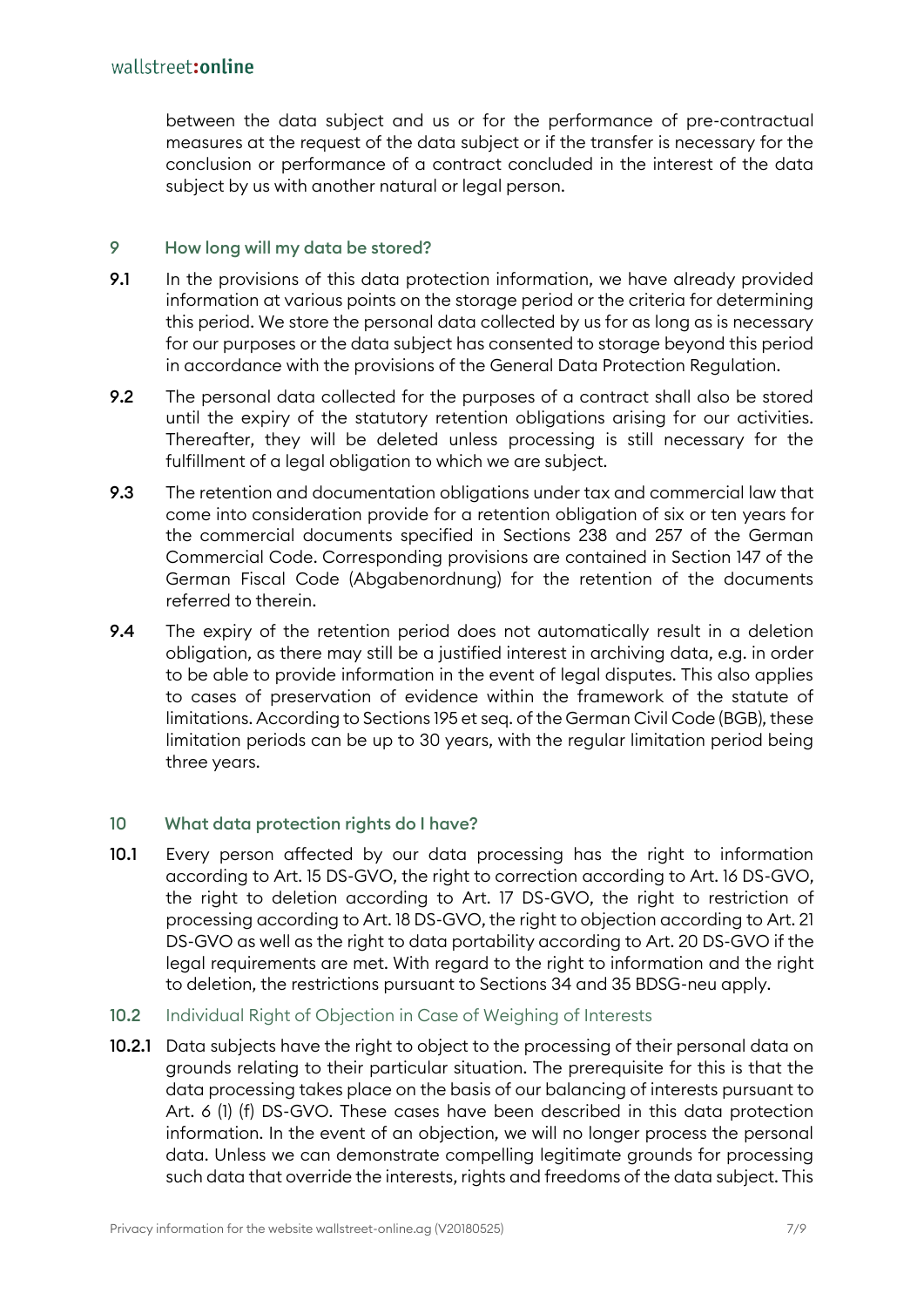is also the case if the personal data serve the assertion, exercise or defense of legal claims.

- 10.2.2 The objection can be made informally, stating the subject "Objection", stating the name, address and date of birth of the data subject, and should be addressed to: wallstreet:online AG, Ritterstraße 11, 10969 Berlin.
- 10.2.3 As far as technically possible, we provide the data subject with an opportunity to exercise the objection by means of an automated procedure using technical specifications. This can be done, for example, via our website or via functions of the Internet browser used by the user of our websites. These cases are also described in this data protection information.
- 10.3 Revocation of consent
- 10.3.1 If the data subject has given us consent to process personal data for specific purposes, the processing of such data shall be lawful. The data subject may revoke this consent at any time. This also applies to the revocation of declarations of consent that were given to us by the data subject prior to the applicability of the DS-GVO, i.e. prior to May 25, 2018. The revocation of consent does not affect the lawfulness of the data processed until the revocation.
- 10.3.2 The revocation of consent can be made informally, stating the subject "Revocation", stating the name, address and date of birth of the data subject, and should be addressed to: wallstreet:online AG, Ritterstraße 11, 10969 Berlin.
- 10.3.3 As far as technically possible, we will provide the data subject with an option to declare the revocation as easily as the consent was declared by the data subject.
- 10.4 Right of complaint

Data subjects have the right to complain to a supervisory authority about us with regard to our handling of their personal data.

## 11 Do I have to provide my data?

The use of our website is possible without the user having to provide personal data. Anonymous use is not excluded by the design of the website.

## 12 Will my data be used for automated decision-making?

No! We do not use fully automated decision-making (including profiling) in accordance with Art. 22 DS-GVO to establish and implement contractual relationships with users. No "scoring" takes place.

## 13 Data security

13.1 During the website visit, we use the widespread SSL (Secure Socket Layer) procedure in conjunction with the highest encryption level supported by the user's browser to protect communication with us. As a rule, this is a 256-bit encryption. If the user's browser does not support 256-bit encryption, we use 128-bit v3 technology instead. Whether an individual page of our website is encrypted can